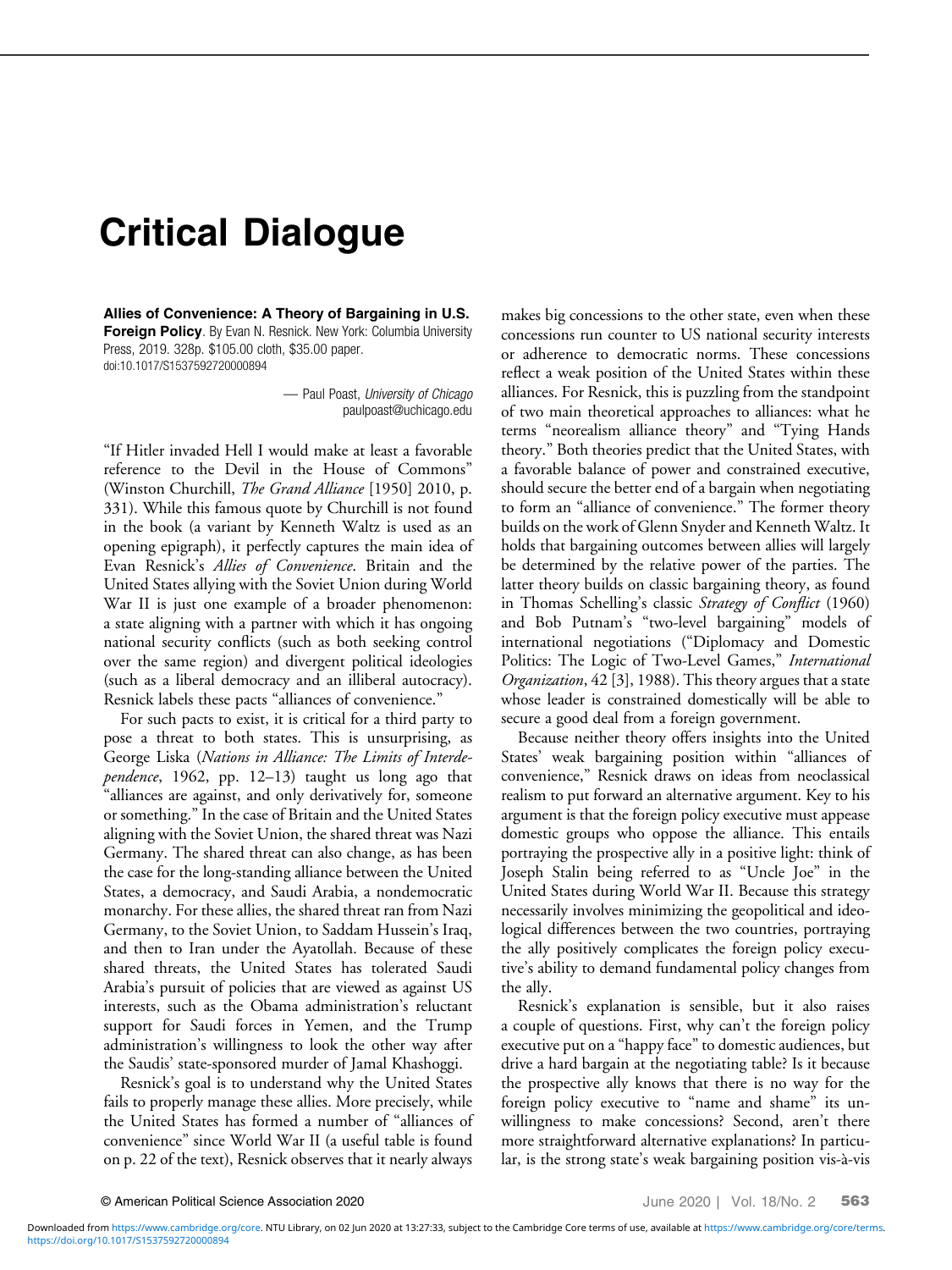## Critical Dialogue

"allies of convenience" simply because the prospective allies are, well, convenient? In other words, could it be that the strong state's weak position occurs because there are few (if any) alternative allies? The strong state likely aligned with the ally because the ally was engaged in military hostilities with a bigger threat or was one of the few states in a particular region willing to stand up to a bigger threat.

Consider some key US allies in the Middle East region. The United States has tolerated behavior by Saudi Arabia that goes against US interests in the region and against US democratic values. Is this because the United States is facing strong domestic opposition against Saudi Arabia, or is it because the US government has few viable alternatives to countering larger threats to the region? Consider also Israel and Turkey, two other US allies in the region. While not listed as "allies of convenience" in Resnick's table (though one wonders if Turkey should be on that list), both leverage their unique positions in the region to gain US acquiescence to policies that may otherwise run counter to US regional interests.

Another straightforward alternative is suggested in a second new book on alliances, Marina Henke's Constructing Allied Cooperation: Diplomacy, Payments, and Power in Multilateral Military Coalitions (2019). For Henke, the United States must overcome international reluctance to a questionable foreign policy action. Like Resnick, Henke also focuses on US bargaining with prospective allies. But unlike Resnick, Henke is interested in understanding the bargaining tactics used by the United States to form military coalitions, such as the US-led United Nations Coalition in the Korean War or the coalition that invaded Iraq. For Henke, a key bargaining tactic of the United States is the offering of side payments, which can literally be monetary aid (what was once cynically referred to as the "coalition of the billing" with respect to Iraq). Because some countries are reluctant to join the United States on a potentially misguided foreign policy adventure (or might wish to bandwagon with a threat), the United States must buy allies to create its coalition. While this underscores Resnick's point that the United States was in a weak bargaining position, the mechanism explaining that weak bargaining position is different. One wonders what Resnick makes of these alternative explanations for how "allies of convenience" are created and how they comport with his own description of this phenomenon.

In the book, Resnick evaluates his preferred explanation by applying process tracing to three case studies: the alliance with the People's Republic of China against the Soviet Union (1971–89), the alliance with Pakistan against the Soviet Union in Afghanistan (1981–88), and the alliance with Iraq against Iran (1982–88). Though the cases are well chosen to control for common domestic characteristics, such as Republican presidents with strong foreign policy credentials, Resnick expresses concern about

selection bias; namely, that he is selecting on the dependent variable by only studying alliances of convenience. I am less concerned about this problem. If Resnick wished to explain why states form alliances of convenience, then variation on the dependent variable would be important. But Resnick's study seeks to identify the plausibility of a process: he seeks to know the mechanism explaining why the US position within such alliances is relatively weak. We know that the United States has a weak position within its alliances of convenience, and we also know that, for each of these alliances, the United States has had notable and vocal domestic critics. Hence, the question is whether the need to appease domestic opponents or some alternative process (such as those listed earlier) explains the US's weak position in its alliances of convenience.

Resnick's book nicely builds on the tradition of Jeremy Pressmen's Warring Friends: Alliance Restraint in International Politics (2011) and Patricia Weitsman's Dangerous Alliances: Proponents of Peace, Weapons of War (2004). It does so by making plain that one must not confuse "allies" with "friends" or even "partners." Allies exist for reasons of war fighting and balance of power; alliances can often be temporary marriages that bring together states with otherwise opposing views. In this sense, Resnick's book hearkens back to the famous phrase by Lord Palmerston that "there are no permanent friends or permanent enemies, only permanent interests."

Response to Paul Poast's Review of Allies of Convenience: A Theory of Bargaining in U.S. Foreign Policy doi:10.1017/S1537592720000870

— Evan N. Resnick

I am grateful to Paul Poast for his careful reading of Allies of Convenience. I will address his three incisive questions in turn. First, Poast inquires whether US leaders might have circumvented domestic opposition to alliances of convenience by striking a hard line in intra-alliance negotiations while putting on a "happy face" regarding those allies to domestic audiences. As I discuss in the book's conclusion, the only viable strategy to effectively manage an ally of convenience is one in which the foreign policy executive mirrors domestic sentiment by publicly adopting a hardline position toward the ally while engaging in clandestine cooperation with it, as the George W. Bush administration did with Gaddhafi's Libya after 9/11 (pp. 217–22). The inescapable problem in pursuing the reverse strategy proposed by Poast is that the openness and transparency of the US political system permit the ally to both observe and bolster the conciliatory domestic dimension of the strategy, thereby undercutting the credibility of the tough position adopted by US officials at the bargaining table.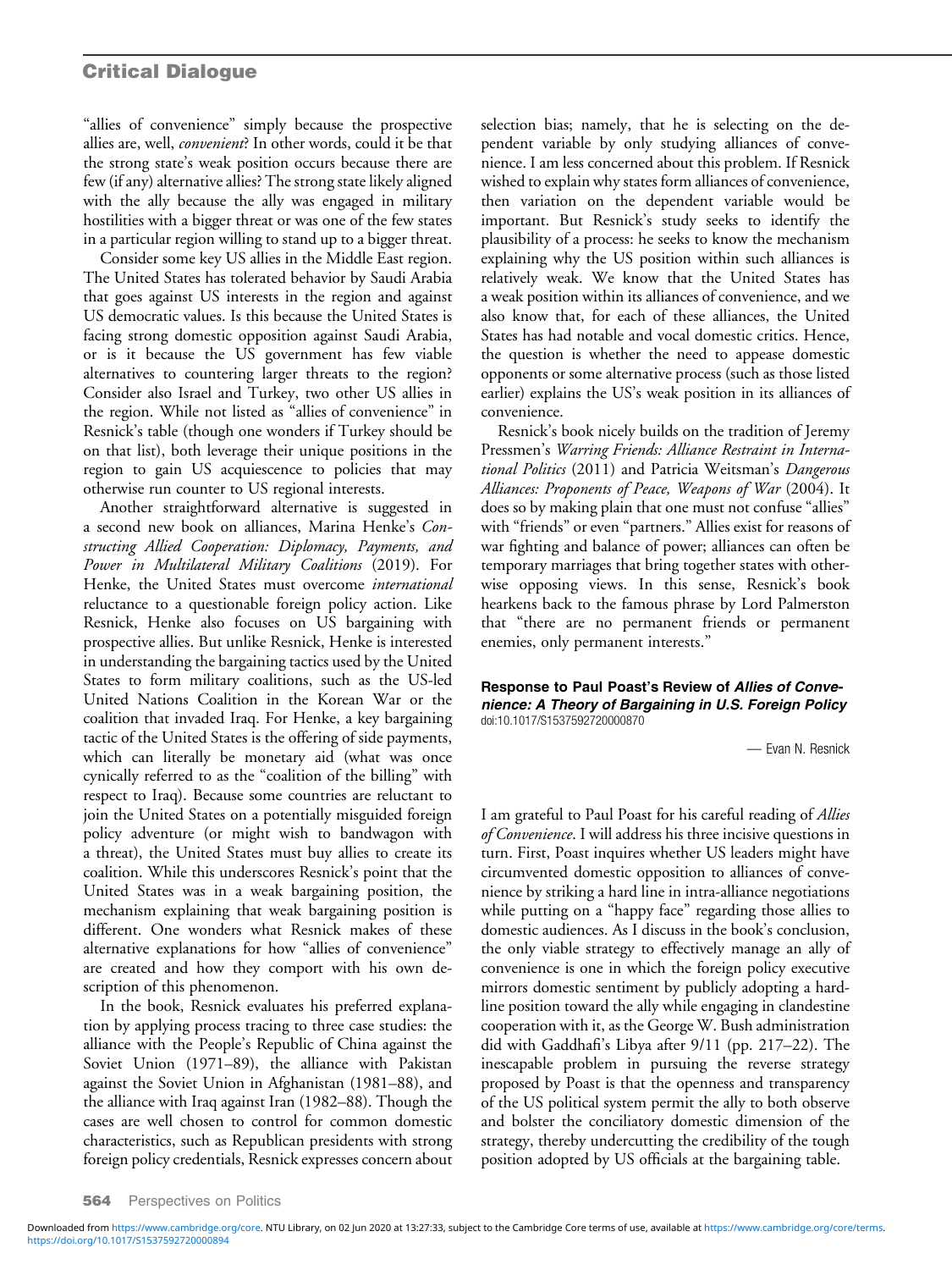Second, Poast suggests that the United States' appeasement of post-1945 allies of convenience might be explained by the unavailability of alternative security partners or by the need to attract those allies with side payments. Both explanations are improbable, however, because all of those allies needed the United States far more than the United States needed them. This was especially the case with the three allies of convenience I discuss at length in the book. China, Pakistan, and Iraq were underdeveloped states that were not only exponentially weaker than their US partner, but were also more gravely and immediately endangered by the overarching thirdparty threats that precipitated the alliances. In addition, the type and magnitude of material assistance that the three states sought from Washington could not be obtained from any other prospective patron. Moreover, the United States lacked an inherent interest in its allies' fates, as underscored by its refusal to formalize its security relationship with any of them.

Finally, Poast discounts my concern about selection bias, claiming that it does not bear on the question of whether my theory or another explanation best explains anemic US bargaining with allies of convenience. I included a fourth case study in the book, which assessed US bargaining with the United Kingdom during the Korean War, to demonstrate my neoclassical realist theory's explanatory power and range. In line with the theory's expectations, the case shows that the United States will bargain aggressively and successfully with smaller and more endangered allies that are friendly democracies (i.e., "special relationship" allies), because in contrast to alliances of convenience, those relationships generate minimal domestic opposition. As a result, US officials will be more inclined to exploit the United States' favorable international systemic position to squeeze concessions from such allies. Thus, although the book is primarily concerned with the United States' (mis)management of its most unsavory and dangerous autocratic allies, the generic theory I advance therein can explain the dynamics of US alliances with a wide range of security partners.

#### Arguing about Alliances: The Art of Agreement in

Military-Pact Negotiations. By Paul Poast. Ithaca: Cornell University Press, 2019. 244p. \$49.95 cloth. doi:10.1017/S153759272000105X

— Evan N. Resnick, S. Rajaratnam School of International Studies iser[esnick@ntu.edu.sg](mailto:iseresnick@ntu.edu.sg)

The trajectory of twentieth-century history could have been radically altered if either of two high-stakes military alliance negotiations, the first conducted in 1901 and the other in 1939, had resulted in success rather than failure. Had Britain and Germany struck an alliance in 1901, Europe's great powers might not have subsequently

plunged into World War I. Had Britain, France, and the Soviet Union reached agreement four decades later, they might have forestalled the outbreak of World War II. In Arguing about Alliances, Paul Poast contributes significantly to the study of alliances by remedying the glaring lack of attention that international relations (IR) scholars have paid to these and many other incipient alliances that were negotiated but never ultimately concluded, a crucial international security analog to Sherlock Holmes's "dog that didn't bark."

Poast's theory of alliance negotiations posits that agreement hinges primarily on the compatibility of the negotiating parties' war plans and secondarily on the parties' ability to pursue alternative security strategies. If the states possess compatible war plans, meaning that they agree both on the principal threat against which an alliance should be directed (i.e., strategic compatibility) and whether that threat should be countered via an offensive or defensive military doctrine (i.e., operational compatibility), then the theory predicts that they will successfully ally. Conversely, if their plans are incompatible, the existence of attractive outside options—construed as a state's ability to secure itself via unilateral action, buckpassing, or striking an alliance with different partners becomes salient. If all of the parties possess such an option, then they should fail to reach an alliance, but if only some do, the outcome of negotiations will be indeterminate.

Poast employs multiple methods to test the two hypotheses that war plan compatibility will be substantially more likely than incompatibility to result in alliance agreement, and that the availability of outside options will be more salient to the outcome of negotiations when war plans are incompatible. He pits these propositions against the alternative explanations that agreement hinges on the degree to which the parties either fear becoming entrapped in war by prospective partners or believe that prospective partners are insufficiently powerful or reliable. A series of statistical analyses of 197 alliance treaty negotiations among European states spanning the years 1815–1945 provides robust support for both propositions: Poast's fully developed model predicts the outcome of alliance negotiations in 74% of the cases.

These findings are complemented by the author's examination of two signal historical cases, the aborted alliance negotiations between Britain and Germany in 1901 and the successful multilateral discussions that produced the North Atlantic Treaty Organization in 1948–49. In the Anglo–German case, although both states feared Russia, London perceived the Russian threat to be most acute in Asia, whereas Berlin perceived it to be most worrisome in Europe, and Britain alone possessed outside options; namely, the pursuit of "splendid isolation" in Europe and establishment of an anti-Russian alliance in Asia with Japan. Poast demonstrates that British leaders abandoned the negotiations for these reasons and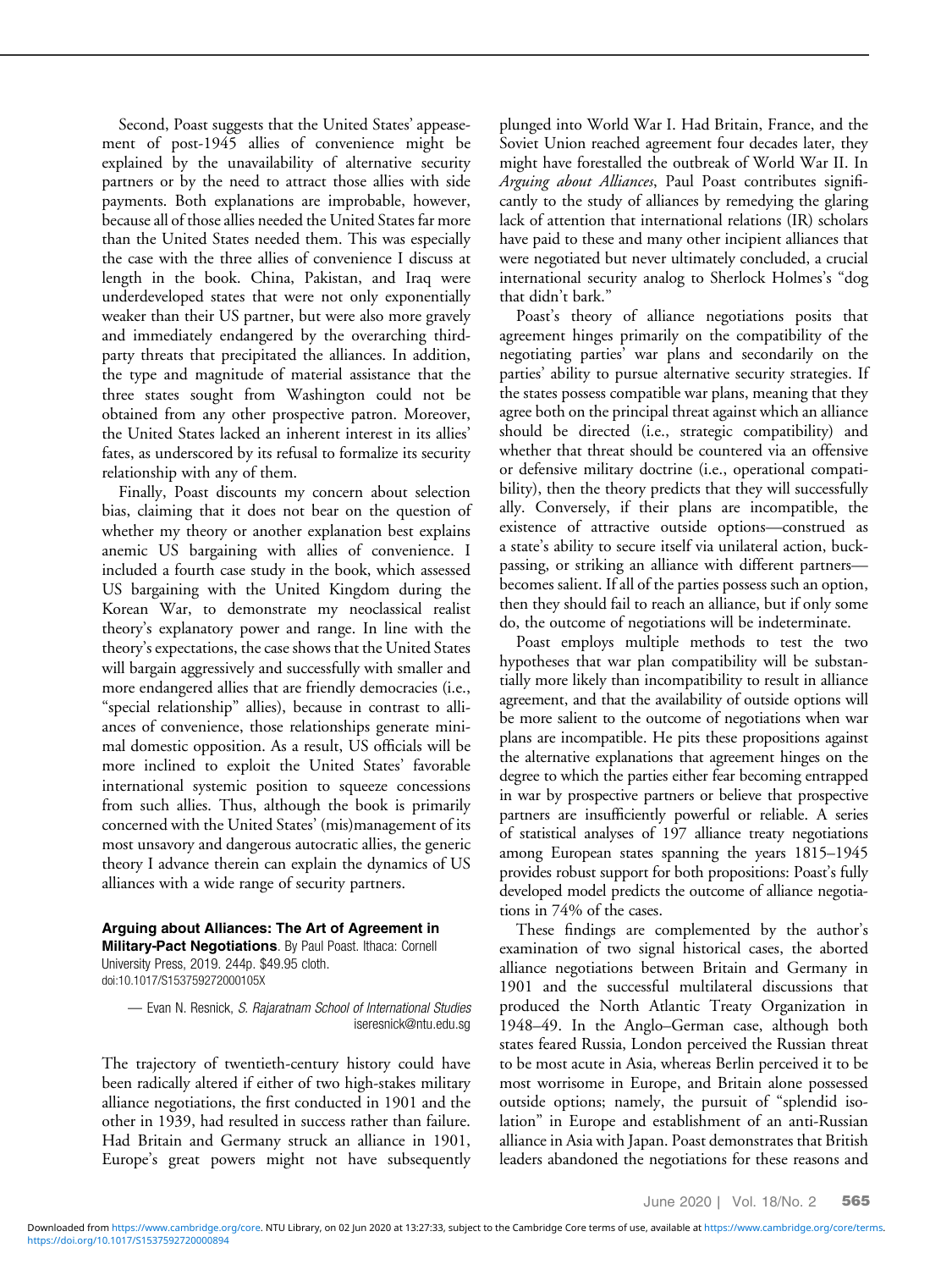# Critical Dialogue

not because they harbored concerns about Germany's reliability. Transatlantic alliance discussions in the late 1940s were similarly characterized by war plan incompatibility: the United States and United Kingdom were most concerned about the Soviet threat to northern Europe, whereas France was preoccupied by the Soviet danger to southern Europe, as well as by the availability to the United States of the outside option of containing the Soviets unilaterally. Poast similarly shows that these factors, not US entrapment concerns or worries about its European counterparts' reliability, played the dominant role in influencing the course of the talks.

Arguing about Alliances distinguishes itself from a flood of recent contributions to the literature on alliances not only by dint of its unique focus on alliance negotiations, but also because of its exceptionally sophisticated research design. Poast devotes the book's entire second chapter to explaining his meticulous coding of the central concepts of alliance negotiations, alliance negotiation outcomes, strategic compatibility, and operational compatibility. Next, he subjects the first hypothesis linking war plan compatibility with alliance negotiation outcomes to crosstabulation analysis, followed by a series of five increasingly complex statistical models, which layer on 11 control variables. He proceeds to conduct additional regressions that add more control variables into the mix and introduces alternative measures of control variables employed in the previous models. He then subjects these results to a battery of sensitivity tests to show that they are not compromised by deviations from the assumptions that he employed in creating his original dataset of 91 failed European alliance negotiations between 1815 and 1945. This is followed by Poast's use of both cross-tabulations and propensity-score matching to demonstrate that the existence of an outside option, in the form of a state's membership in an extant alliance, is likely to affect the outcome of negotiations only when the parties' war plans are incompatible. Finally, he carefully process-traces the Anglo–German and NATO cases to both illuminate the causal pathways by which his independent variables produced the outcome of alliance negotiations and to rule out alternative explanations.

The most impressive works in social science generate at least as many questions as they answer, and *Arguing about* Alliances is no exception. First, the book begs the question of where alliance war plans come from. Although its chief contention that states will be most likely to conclude alliances if they agree on the threat at issue and how best to confront it is strongly validated, this finding is hardly shocking and inevitably directs attention to the preceding link in the causal chain. The theory would be even more compelling if it could identify the most important international systemic, domestic political, or individual-level variable(s) involved in the construction of national war plans. Presumably, this task would necessitate anchoring

Poast's free-floating theory to a larger research program in IR.

Consideration of the determinants of war plans would also help explain the extent to which political leaders can modify them to facilitate alliance agreement. Revealingly, Poast indicates that, in both of his case studies, the diplomatic acumen of the alliance negotiators proved central to the outcome, and he thereby insinuates that they enjoyed extremely wide leverage in being able to adjust their war plans. Whereas he notes that Germany "did not moderate its plans" (p. 133) in 1901 because its leaders stubbornly clung to the erroneous belief that Britain lacked outside options, the success of the 1948– 49 transatlantic negotiations was attributable to "the negotiating creativity of the participants" (p. 168). In light of Poast's apparent privileging of decision-making variables over international systemic ones in the alliancebuilding process, it is odd that he refrains from advancing any concrete policy implications in the book's conclusion.

A second question also pertains to the possible extension of Poast's theory, but on the other end of the causal chain: Can his theory of alliance formation also explain alliance dissolution? It is plausible that the same factors that Poast introduces to explain why alliances are created in the first place also account for the manner in which they end. Conceivably, some alliances die a natural death by persevering through to the fulfillment of their strategic objective, whereas others expire prematurely. The unnatural deaths suffered by some alliances may well be because members' previously compatible war plans began to diverge even as some or all of their members held viable outside options. The early twentieth-century alliance between Britain and Japan (1902–21) and the Cold War–era US Mutual Security Treaty with Taiwan, the Southeast Asian Treaty Organization, and the Central Treaty Organization represent potentially instructive cases on this score.

A third question addresses the logic underpinning the theory: Why must compatible war plans always trump outside options? If the war plans of states X and Y are identical but X has the alternative option of passing the buck to Y (and possibly others), a rational X will almost certainly prefer to buck-pass and thereby avoid the costs of countering the shared enemy than conclude an alliance and share those costs. For example, although Poast refers to the joint global war plan secretly agreed to by highlevel US and British military officers in March 1941 as an example of war plan compatibility leading to alliance agreement (pp. 34–36), he refrains from noting that, after March 1941, the Roosevelt administration continued passing the buck to London and, after Germany's invasion of the USSR in June, to Moscow as well. It did not conclude a formal alliance with both countries until January 1942, a month after the attack on Pearl Harbor and Hitler's declaration of war against the United States.